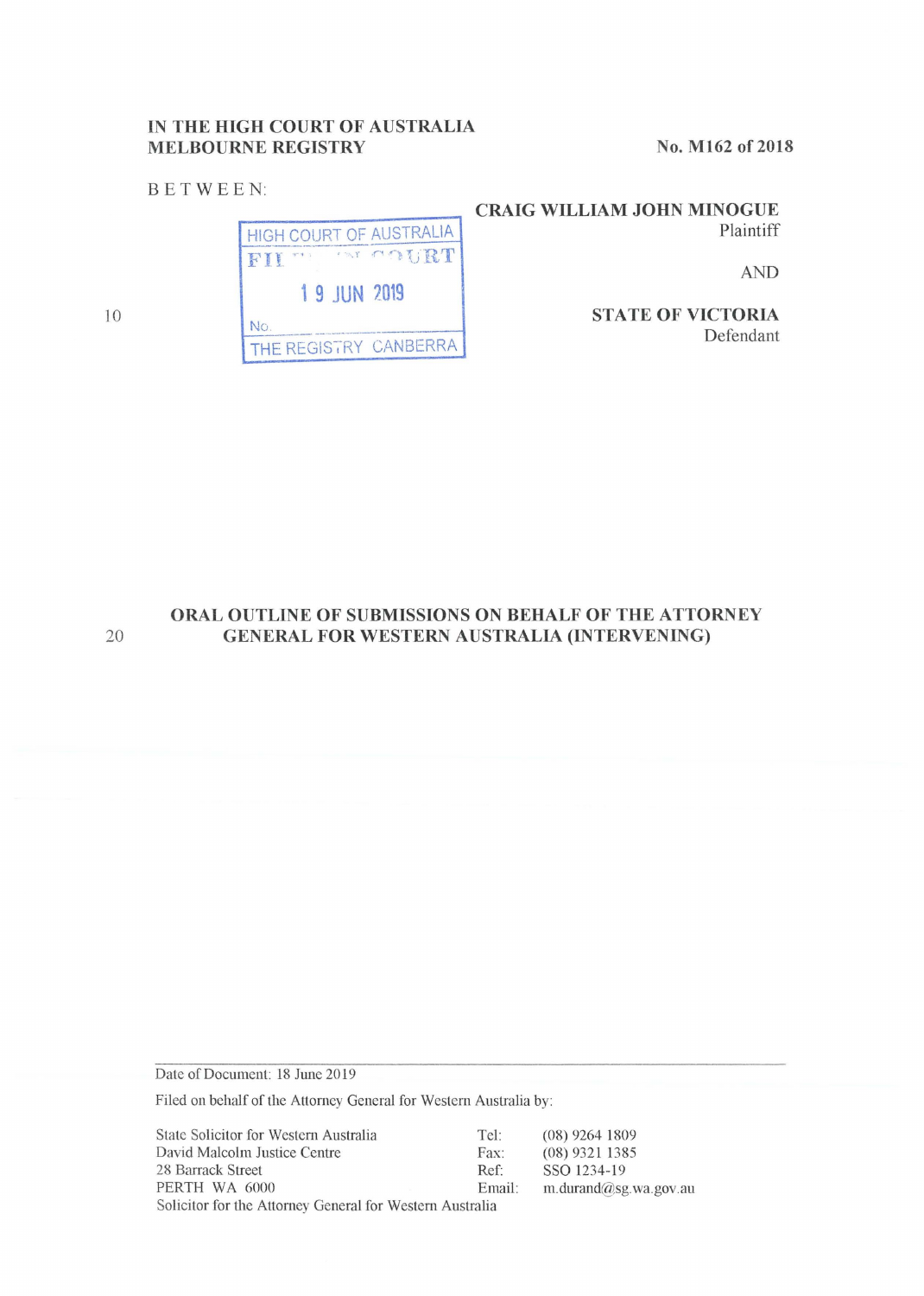#### **PART** I: **SUITABILITY FOR PUBLICATION**

l. These submissions are in a form suitable for publication on the Internet.

## **PART** II: **ORAL OUTLINE**

- 2. The critical constitutional issue is whether a State Parliament has legislative power to alter, extend or remove a minimum non-parole period set by a Court. This question specifically arises in the context of sentencing an offender to mandatory life imprisonment, where that minimum non-parole period has expired.
- ,.., The Court may not reach the point of considering this issue, if the Court concludes that the legislation here does not alter, extend or remove a minimum non-parole period. The Court might alternatively characterise the legislation as simply imposing further conditions upon the Board before parole may be granted, without in substance changing the minimum non-parole period.

#### **No Additional Punishment**

- 4. The plaintiff says that altering or removing a minimum non-parole period involves Parliament imposing an additional punishment upon the offender. That contention should be rejected.
- 5. Altering or removing a minimum non-parole period does not involve a State Parliament imposing any additional punishment upon an offender. The head 20 sentence is not altered at all. Nor is any personal right of the offender to gain the benefit of a minimum non-parole period affected. An offender does not obtain any accrued or vested right under sentence administration legislation to be released upon expiry of a minimum non-parole period. The expiry of the minimum period is simply a pre-condition for the exercise of executive power to ameliorate some of the effects of the head sentence, including to allow rehabilitation if the Executive considers the offender to be a suitable candidate. The exercise of executive power (whether to rehabilitate an offender or otherwise) depends upon whether the legislative scheme for parole remains available for the offender, when parole for the offender is considered. See 30 *Crump v NSW* (JBA, vol 9, Tab 32) at [60], *Knight v Victoria* (JBA, vol 10, Tab 44) at [27]-[29].

10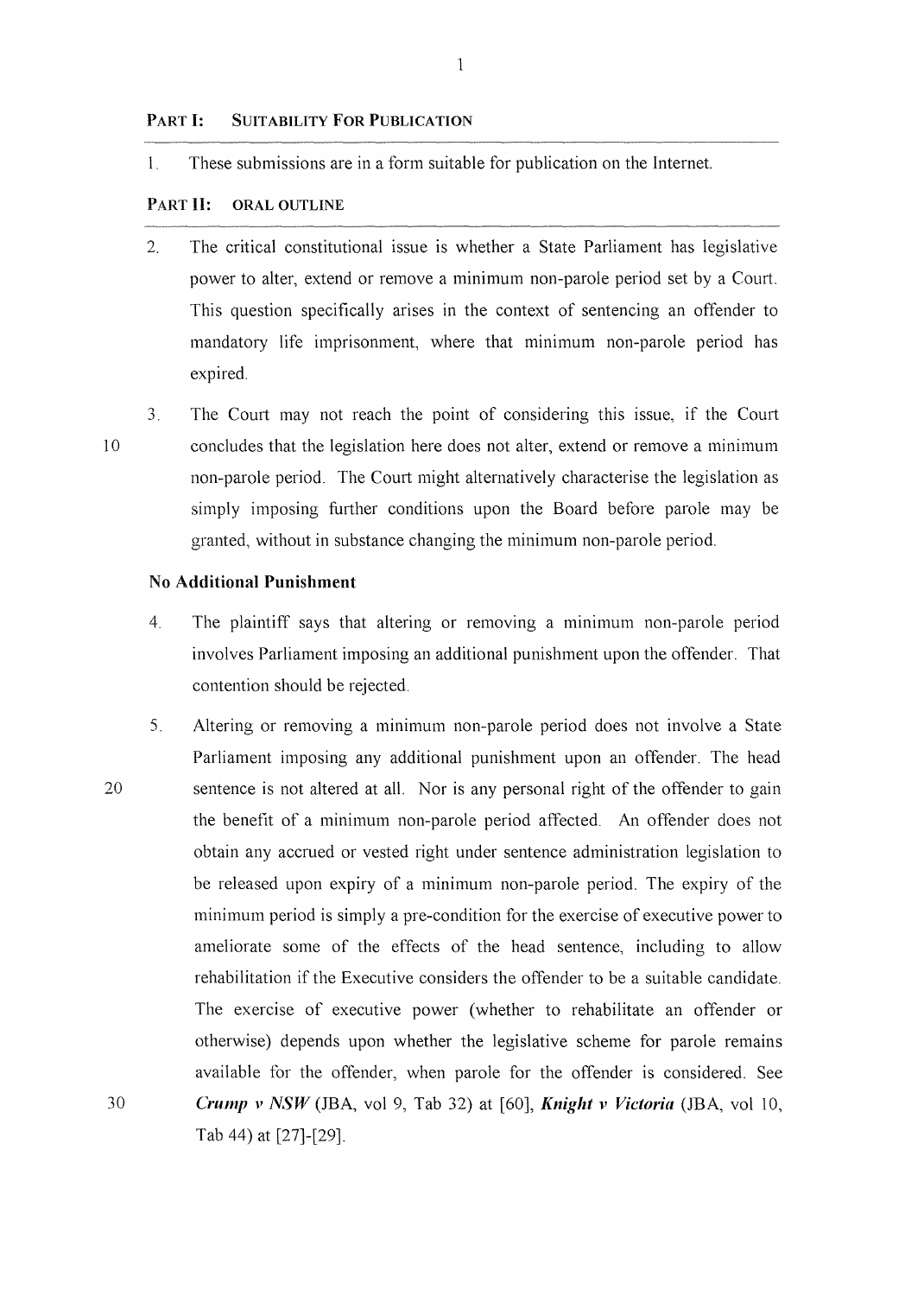6. The plaintiff requires leave to re-open this aspect of *Crump* and *Knight.* His argument cannot succeed without overturning this point.

## **Further Arguments**

7. If the defendant and intervenors are wrong about the first point, the plaintiff says that a State Parliament is not entitled to exercise judicial power by legislatively re-sentencing the offender to the additional punishment of a further non-parole period, because this would be contrary to Ch Ill and a constitutional assumption of the mle of law. No oral argument has been advanced about s.118.

#### IO **Ch HI and State Parliament**

- 8. The Plaintiff claims that the imposition of an additional punishment is contrary to the requirements of Ch III, applying what was said in *Chu Keung Lim* at p 27 (JBA, vol 8, Tab 29) and *Duncan* at [41], [46] (JBA, vol 9, Tab 33). In *Lim,*  Brennan, Deane and Dawson JJ said that, putting aside exceptional cases: "... the involuntary detention of a citizen in custody by the State is penal or punitive in character and, under our system of government, exists only as an incident of the exclusively judicial function of adjudging and punishing criminal guilt."
- 9. That proposition has no direct relevance to the present case. At most, if there is any exercise of judicial power by the Victorian Parliament here, it is not an 20 exercise which adjudges guilt and imposes an additional term of imprisonment. lt is an exercise of judicial power which removes the hope that the effect of the head sentence may be reduced. The plaintiffs criminal guilt has been determined and punished by a court imposing the head sentence. The legislation under challenge does not alter this in any way. Nothing said in *Chu Kheng Lim*  (JBA, vol 8, Tab 29) or *Duncan* (JBA, vol 9, Tab 33) concerns the present situation.
	- 10. As well, *Lim* was concerned with Executive detention, and did not consider legislative detention. *Duncan* was not concerned with personal detention at all. Here, the Plaintiff is imprisoned as a matter of judicial order.
- 30 I I. There is no constitutional reason why a State Parliament should not be able to alter or remove the possibility of parole, even if that somehow technically involves the exercise of judicial power. The Parliament is not adjudging guilt,